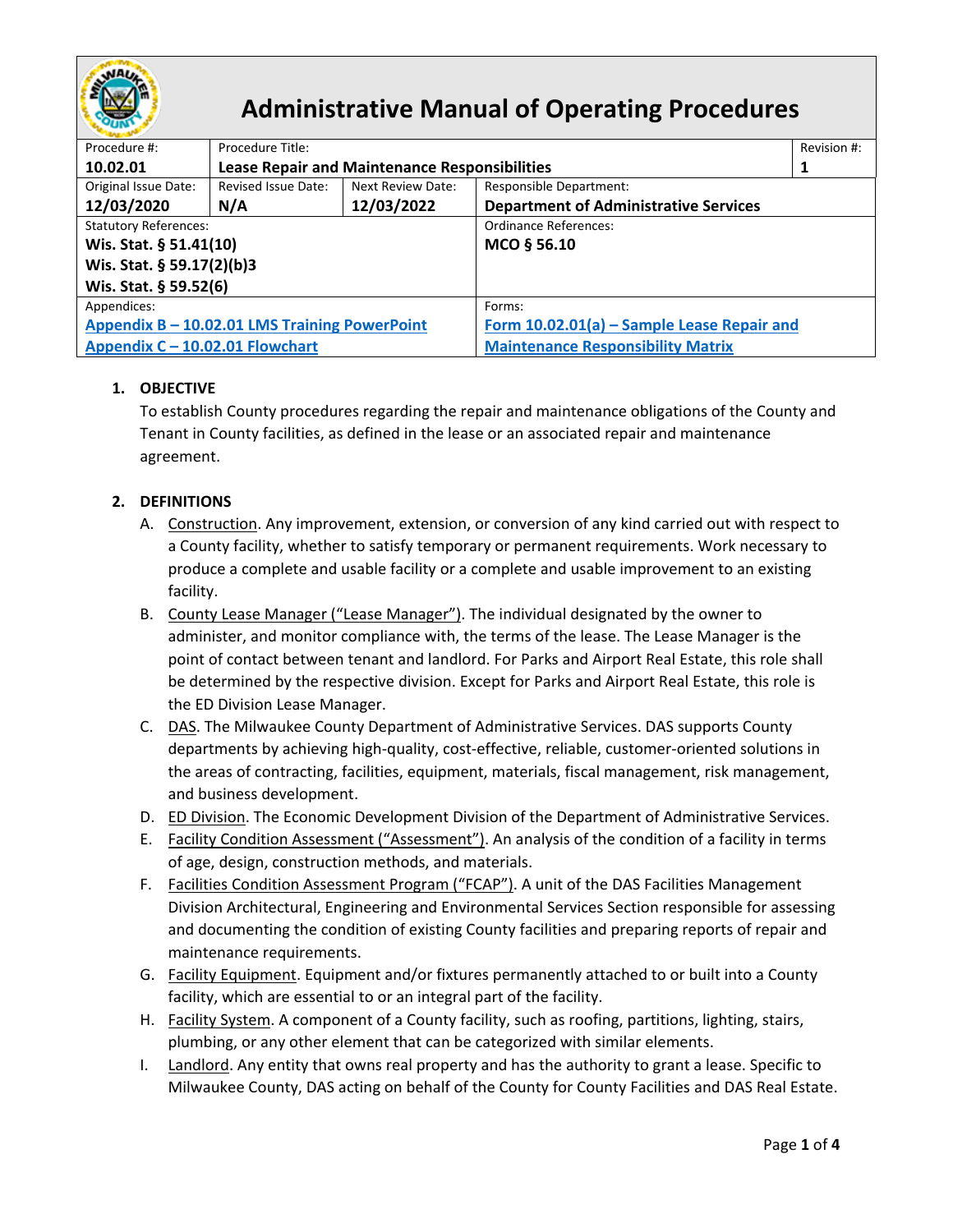- J. Lease. Any written contract, instrument, or other document permitting the possession, occupancy, or use of County Property or of any real estate required for use by the County. A Lease does not include: (a) a contract for the use of land solely for agricultural purposes, or (b) a permit to use County Property for less than 24 hours, such as a park pavilion rental or athletic field rental.
- K. Maintenance. Work required to sustain a County facility to such a condition that it may be used for its designated purpose. The term includes work undertaken to prevent damage to a County facility that otherwise would be more costly to repair.
- L. **Owner Department**. Milwaukee County department with primary budget authority for facility maintenance and operation responsibilities.
- M. Preventive Maintenance ("PM"). Recurring, day-to-day, periodic, or scheduled maintenance activities or projects.
- N. Property. Real property, including without limitation, County buildings, airports, parks, highways, dam sites in parks, parkways, playgrounds, and any other real property or improvements thereon used or owned by Milwaukee County. Real property includes land, land rights, and facilities together with buildings, fixtures, affixed improvements, and structures (including linear structures). Real property does not include personal property.
- O. Repair. Construction on a County facility, facility system, or facility equipment to such a condition that it may effectively be used for its designated functional purpose.
- P. Responsible Party. The party indicated in the lease (either Milwaukee County or Tenant) that has defined responsibilities pursuant to the lease.
- Q. Service Level Agreement. Agreement between the client or customer and the service provider on performance, measurement and conditions of services delivery.
- R. Tenant. Any entity that accepts a leasehold interest in any County facility.

### **3. OVERVIEW**

A. Milwaukee County regularly enters into lease agreements with third parties for County facilities. The repair and maintenance requirements on those County facilities continue regardless of who is occupying the facility. This document formalizes the process for defining and tracking the responsibilities for repair and maintenance of the leased facilities.

### **4. PROCEDURE**

- A. Joint Milwaukee County and Tenant Responsibilities
	- i. Milwaukee County and Tenant shall comply with applicable County Ordinances, building codes, state statutes, and federal regulations in the completion of the repairs and provision of maintenance for which each is responsible. This includes, without limitation, the public works bidding requirements applicable to each entity, if any. Typical Milwaukee County and Tenant financial, operational, repair, and maintenance responsibilities are to be delineated in the lease agreement, and may include:
		- a. Janitorial and cleaning services of the interior and exterior of the County facility to provide continuous, good, clean, and sanitary conditions, which may be spelled out in Service Level Agreements.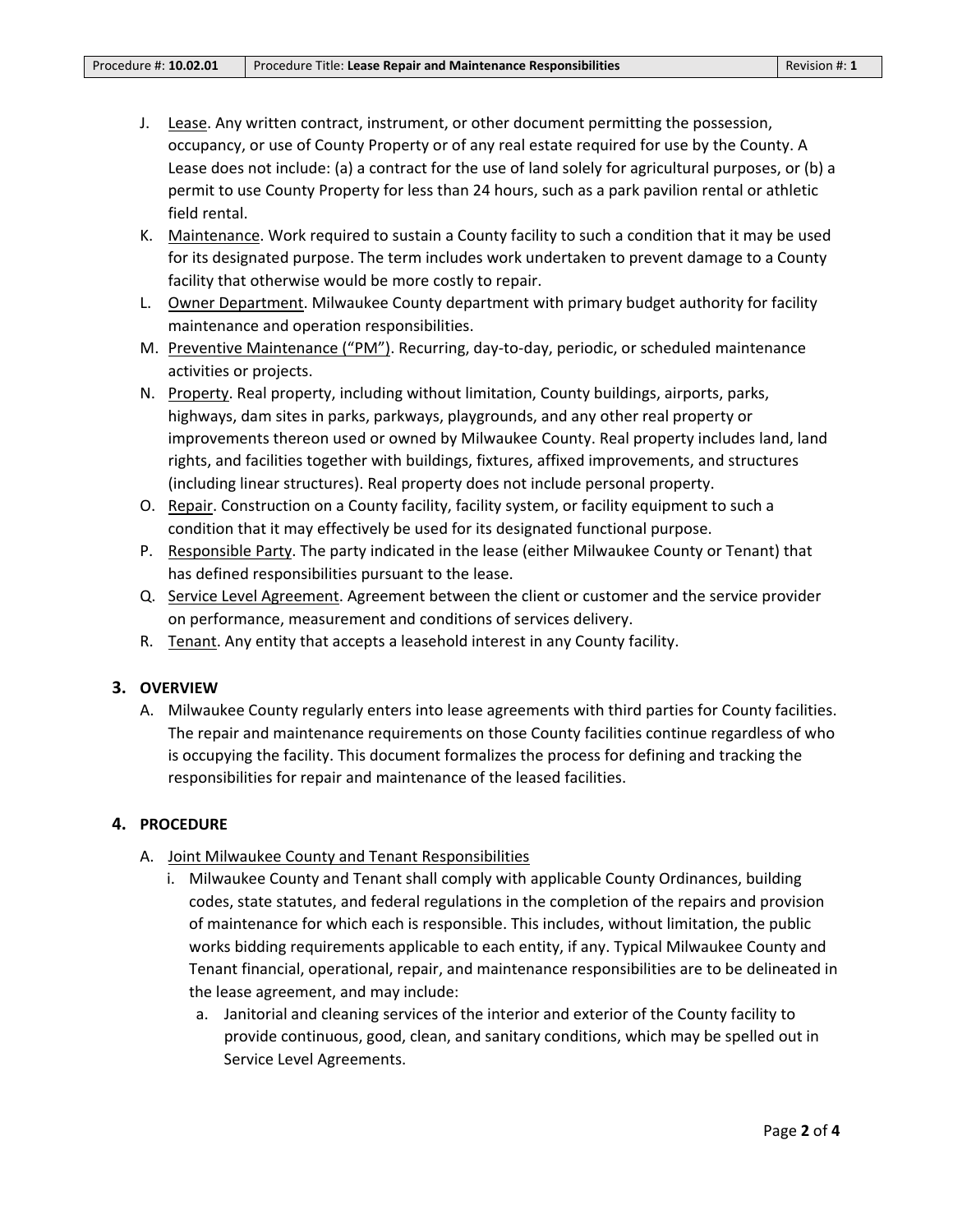- b. Operation and preventive maintenance services of the County facility in accordance with the most current version of th[e General Services Administration](https://www.gsa.gov/) *Preventive Maintenance Guide for Public Buildings*.
- c. Minor and major repairs for those elements of the County facility defined in the lease agreement.
- ii. During lease negotiations and upon lease renewal, Milwaukee County and Tenant shall agree upon responsibilities for repair and maintenance and document the responsibilities on the Lease Repair and Maintenance Responsibility Matrix. The Lease Repair and Maintenance Responsibility Matrix shall be developed based on the recommendations in the most current version of th[e General Services Administration](https://www.gsa.gov/) *Preventive Maintenance Guide for Public Buildings* and shall be attached to the lease.

#### B. Tenant Responsibilities

- i. Tenant shall complete repair and maintenance activities as required in the lease.
- ii. Tenant shall provide, at the annual anniversary date of the lease origination, copies of service agreements, service logs, test reports, and paid invoices for all maintenance activities for which the Tenant is responsible.
- iii. Prior to starting repair work (or in the case of emergency repairs as determined by the Tenant, as soon as practical), Tenant shall notify the Lease Manager of scope and the anticipated timeframe for repairs to be completed by Tenant.
- iv. Tenant shall notify the Lease Manager at the completion of repair work, to facilitate a review of the work by County facility staff.
- v. Tenant shall provide copies of repair drawings, construction contracts, O&M manuals, and paid invoices for all repair activities within three months of written acceptance of the work by Milwaukee County.
- vi. Tenant shall conduct inspections to document conditions of facility systems and facility equipment as required according to the Lease Repair and Maintenance Responsibility Matrix. Tenant shall notify the Lease Manager and Owner Department of the dates/times of the inspections. Tenant shall provide a copy of inspection reports to the Lease Manager, who shall file the inspection reports with the lease and forward a copy to FCAP.
- vii. Tenant shall provide the completed inspection report to the Lease Manager prior to the end of the annual lease term.
- viii. Tenant shall also provide copies of all inspection reports completed by municipal or other agencies with jurisdictional authority to the Lease Manager.
- ix. Tenant shall provide written notice to Lease Manager of new or unforeseen repair and maintenance issues as soon as practical.
- x. Tenant shall abide by the lease terms for non-compliance regarding maintenance and repair responsibilities. Tenant shall provide a written plan to address non-compliance issues to the Lease Manager for review and approval by County staff.

#### C. Milwaukee County Responsibilities

i. The Lease Manager shall prepare and attach the Lease Repair and Maintenance Responsibility Matrix to the lease agreement.